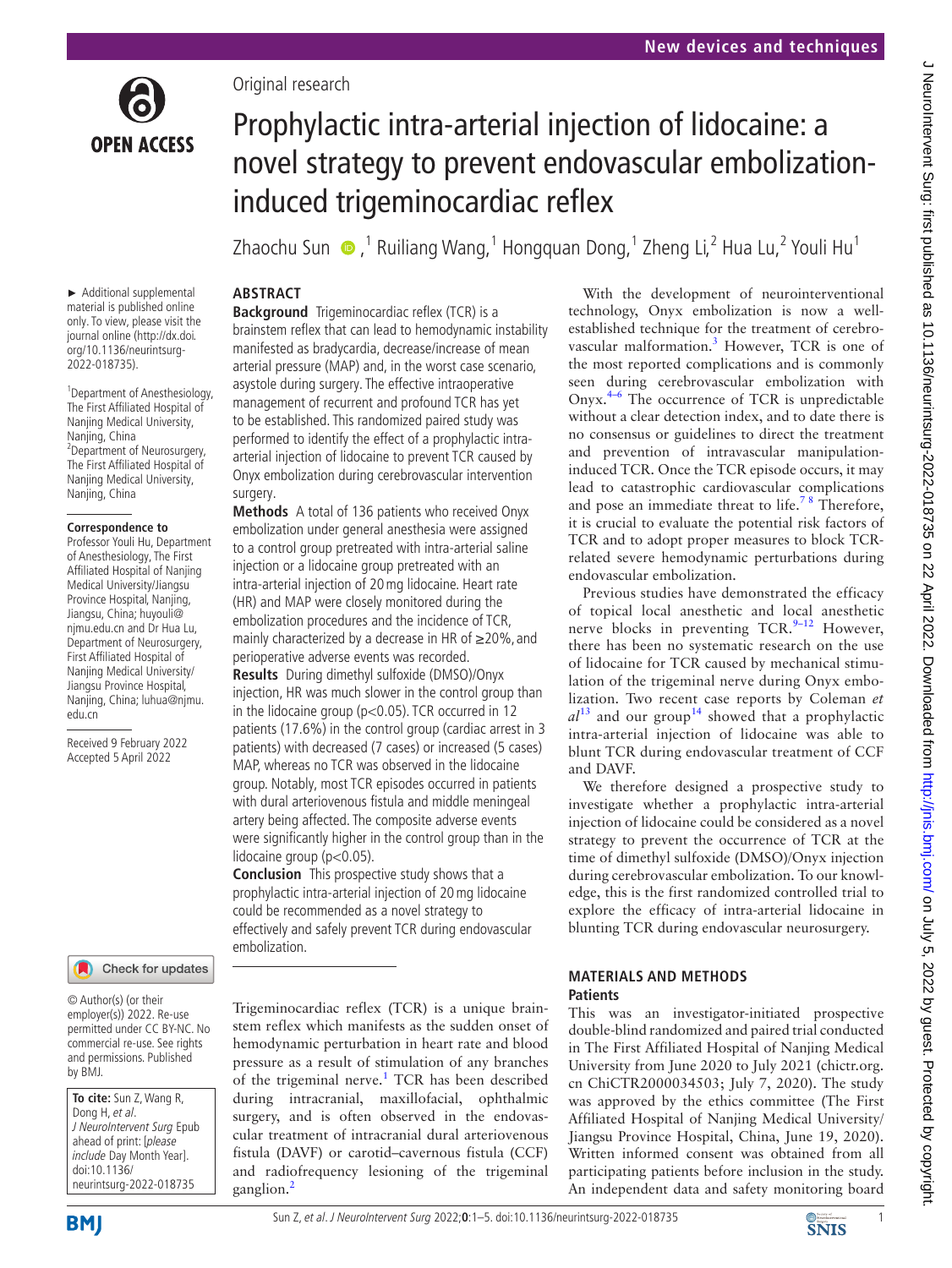oversaw the conduct of the study and reviewed blinded safety data.

All patients were aged >18years with an arteriovenous malformation (AVM), DAVF or CCF. They were planned to undergo Onyx embolization under general anesthesia. Participants were screened and recruited by study staff who evaluated patient eligibility, obtained informed consent, and enrolled the participants. Exclusion criteria included known allergies to any of the drugs used for anesthesia or to any of their excipients, severe cardiovascular disease and urgent surgery. Patients with preoperative confusion and communication difficulties were also excluded.

## **Study design**

#### Randomization and interventions

Patients were matched into 68 pairs based on their diagnosis and randomized in a 1:1 ratio to either the control group pretreated with intra-arterial saline or the lidocaine group pretreated with intra-arterial injection of 20 mg lidocaine. Randomization was centralized and computer generated, and each patient was given a unique randomization number. All operation procedures were performed by the same neurosurgeon who was unaware of the grouping during intra-arterial injection and the Onyx embolization. Treatment assignments were concealed from patients, nonmedical research staff, the statistician, and the data and safety monitoring committee.

## Operation and anesthesia procedures

All procedures were performed under general anesthesia and systematic heparinization. The surgeon punctured the right femoral artery generally, a Neuron Max guide catheter was placed in the proximal vessel and an Apollo microcatheter was advanced to the relevant artery using an intermediate catheter for support under C-arm fluoroscopic guidance. A microcatheter injection was performed to confirm the fistulous point. When all catheters were in a stable position, embolization of the fistula proceeded. Patients in the lidocaine group received an intra-arterial injection of 1mL 2% lidocaine within 1min, while patients in the control group were continuously injected with 1mL normal saline at the same rate. The nurse prepared the saline or lidocaine solution accordingly and then handed the unlabeled solution to the surgeon for the intra-arterial injection. Following lidocaine or normal saline injection, DMSO and Onyx were injected at 0.2mL/min successively. The procedure was considered successful when multiple DSA showed complete embolization of the target vessels.

A uniform anesthesia protocol was used for anesthesia induction and maintenance. Intraoperative monitoring included peripheral capillary oxygen saturation, electrocardiography, heart rate (HR) and invasive arterial blood. The depth of anesthesia was guided by the Bispectral Index (BIS) which was kept at 40–50 to prevent intraoperative awareness. The intraoperative hemodynamic changes were closely monitored. If the heart rate fell to <40 bpm, 0.5mg of atropine was injected intravenously.

### Variables and outcomes

The primary outcomes were HR and mean arterial pressure (MAP). These variables were monitored continuously and the minimum HR and corresponding MAP were recorded at the following time points: 5min before anesthetic induction (T1), 1min before lidocaine/saline injection (T2), at the time of lidocaine/saline injection (T3), 1min before DMSO/Onyx injection (T4), at the time of DMSO/Onyx injection (T5) and at the end

of the embolization procedure (T6). In addition, the incidence of TCR at T5 was recorded.

For the purposes of this study, TCR was defined as the sudden onset of bradycardia triggered by stimulation of the trigeminal nerve and its anatomic branches. The bradycardia is characterized by a reduction in HR  $\geq$  20% from the baseline. Change in MAP is an optional criterion for the definition of TCR,<sup>15 16</sup> but is not included as part of the TCR definition in this study. TCR type was defined according to the new classification scheme according to the onset of HR reduction: type IVa is defined as HR reduction before change in MAP and type IVb is classified as HR reduction following change in  $\text{MAP}^{17}$  The incidence of adverse events was also recorded including TCR episode, heart arrest, dizziness, postoperative nausea and vomiting, muscle weakness, and any other severe unexpected events (eg, aphasia, hypopsia) during the operation and within the first 24hours following the operation.

## **Statistical analysis**

To increase the quality of data analyses, each set of data was tested for normal distribution (D'Agostino and Pearson omnibus normality test) and for homogeneity of variances (Levene's test) before statistical analyses. To detect differences between the two groups, a paired t-test (paired, normal data) with Welch's correction in case of unequal variances, a Mann–Whitney test (unpaired, non-normal data) or a Wilcoxon matched-pairs signed rank test (paired, non-normal data) was used. Multiple comparisons were analyzed by repeated measures ANOVA with appropriate correction. Categorical variables in different groups were analyzed with a Pearson's  $\chi^2$  test or with Bonferroni correction for alpha inflation and the Monte Carlo simulation method if the expected frequency was lower than 5.

Statistical analyses were performed using IBM SPSS Statistics (Version 23, IBM SPSS, Chicago, Illinois, USA) and GraphPad Prism (Version 8, GraphPad Software, La Jolla, California, USA). A p value of <0.05 was considered to be statistically significant (two-sided for t-tests). Continuous variables are presented as mean±SD and categorical variables as number (%).

## **RESULTS**

A total of 156 patients were approached for participation in the study (see [online supplemental figure 1\)](https://dx.doi.org/10.1136/neurintsurg-2022-018735). Recruitment ended when the number of included subjects reached the calculated required sample size. Twenty patients were not enrolled or randomized for a variety of reasons including refusal to participate  $(n=6)$ , unconsciousness  $(n=13)$ , and atrial fibrillation  $(n=1)$ . Thus, 136 subjects were enrolled in the study, randomized into pairs and allocated with 68 subjects in each group. Data from all 136 subjects were analyzed with no subjects lost during follow-up. The baseline demographic and clinical characteristics of the two groups were similar [\(table](#page-2-0) 1).

The HR and MAP in the two groups at the six time points are shown in [figure](#page-2-1) 1. Compared with the control group, HR was significantly higher after a prophylactic intra-arterial injection of lidocaine at T5  $(63.7 \pm 10.6)$  bpm vs  $56.5 \pm 18.3$  bpm, p<0.05). Lidocaine pretreatment also resulted in a higher MAP than in the control group at T5 (89.4±14.0 mmHg vs 79.1 $\pm$ 25.1 mmHg, p<0.05) and T6 (90.0 $\pm$ 8.6 mmHg vs  $84.5 \pm 9.0$  mmHg, p<0.05). Furthermore, we compared HR and MAP at T2 with those at other time points within the groups. In the control group, HR was slower at T5  $(56.5 \pm 18.3 \text{ bpm})$ than at T2 (65.2±7.2bpm) whereas, in the lidocaine group, HR did not show significant differences at all time points. However, there was no obvious difference in MAP within the control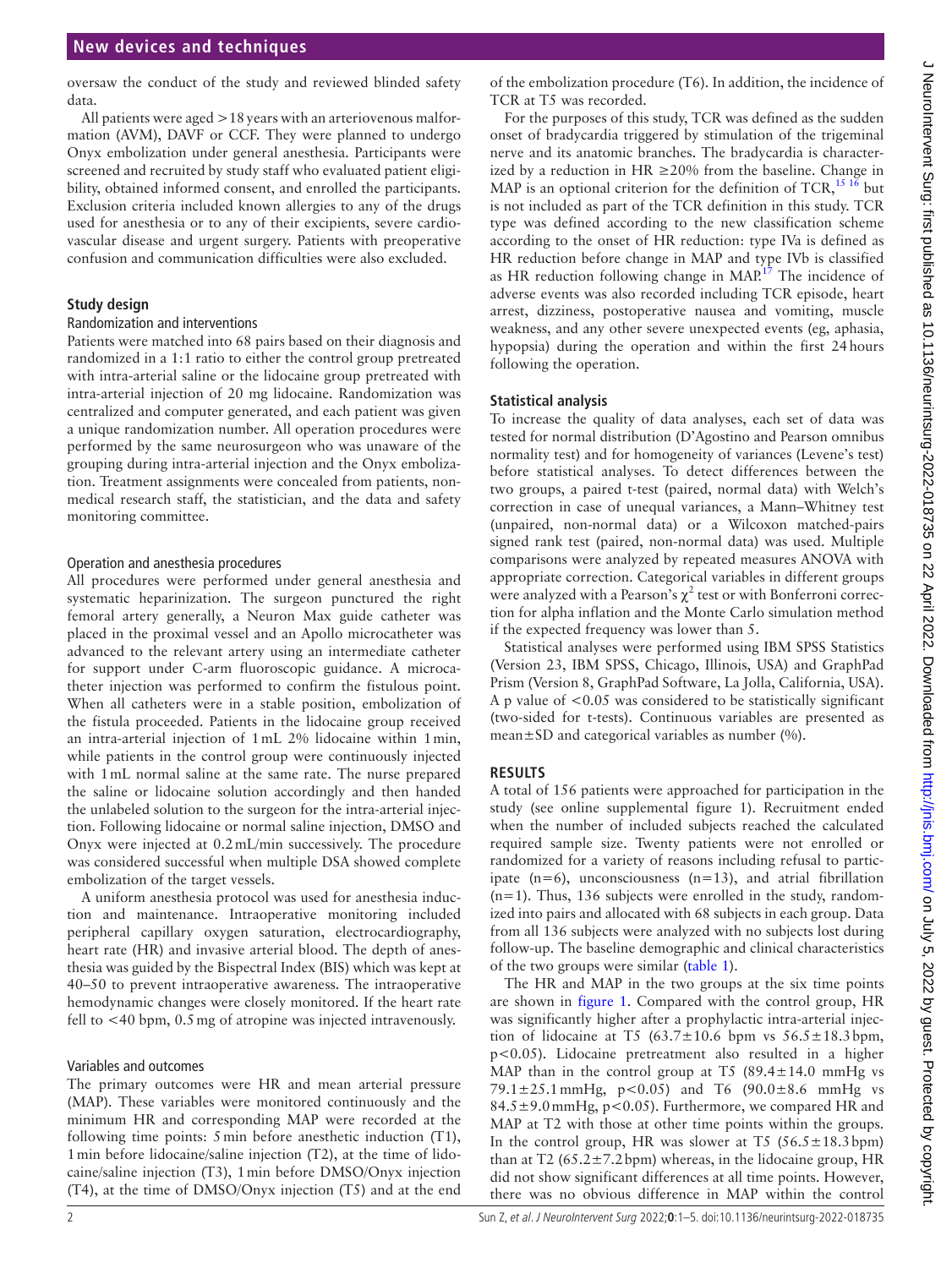<span id="page-2-0"></span>

| Table 1<br>Baseline characteristics of patients |                           |                             |         |  |  |  |  |
|-------------------------------------------------|---------------------------|-----------------------------|---------|--|--|--|--|
| Characteristic                                  | Control group<br>$(n=68)$ | Lidocaine group<br>$(n=68)$ | P value |  |  |  |  |
| Age, years                                      | $42.2 \pm 15.1$           | $45.9 \pm 15.7$             | 0.54    |  |  |  |  |
| Male sex                                        | 40 (58.8)                 | 43 (63.2)                   | 0.60    |  |  |  |  |
| BMI, $\text{kg/m}^2$                            | $23.1 \pm 2.8$            | $23.7 \pm 2.3$              | 0.16    |  |  |  |  |
| Comorbidities                                   |                           |                             |         |  |  |  |  |
| Hypertension                                    | 15(22.1)                  | 16(23.5)                    | 0.84    |  |  |  |  |
| <b>Diabetes</b>                                 | 7(10.3)                   | 9(13.2)                     | 0.60    |  |  |  |  |
| Bradycardia                                     | 8(11.7)                   | 7(10.3)                     | 0.78    |  |  |  |  |
| History of cerebral hemorrhage                  | 22 (32.3)                 | 17(25.0)                    | 0.34    |  |  |  |  |
| Protopathy                                      |                           |                             |         |  |  |  |  |
| <b>AVM</b>                                      | 32 (47.1)                 | 32 (47.1)                   | 1.00    |  |  |  |  |
| <b>DAVF</b>                                     | 23 (33.8)                 | 23(33.8)                    | 1.00    |  |  |  |  |
| CCF                                             | 13 (19.1)                 | 13 (19.1)                   | 1.00    |  |  |  |  |
| Supplying vessels                               |                           |                             |         |  |  |  |  |
| Anterior cerebral artery                        | 8(11.8)                   | 4(5.9)                      | 0.36    |  |  |  |  |
| Middle cerebral artery                          | 10(14.7)                  | 12(17.6)                    | 0.64    |  |  |  |  |
| Posterior cerebral artery                       | 7(10.3)                   | 6(8.8)                      | 0.77    |  |  |  |  |
| Middle meningeal artery                         | 17(25.0)                  | 16(23.5)                    | 0.84    |  |  |  |  |
| Cavernous sinus                                 | 8(11.8)                   | 11(16.2)                    | 0.46    |  |  |  |  |
| Ophthalmic artery                               | 3(4.4)                    | 4(5.9)                      | 1.00    |  |  |  |  |
| Other meningeal arteries                        | 5(7.4)                    | 9(13.2)                     | 0.26    |  |  |  |  |
| Other supplying vessels                         | 10(14.7)                  | 6(8.8)                      | 0.29    |  |  |  |  |
| Injected volume of Onyx (mL)                    | $2.1(1.6-2.6)$            | $2.0(1.5-2.7)$              | 0.68    |  |  |  |  |

The data are presented as mean±SD for continuous variables, median (IQR) for abnormally distributed variables and frequency (%) for categorical variables. AVM, arteriovenous malformation; BMI, body mass index; CCF, carotid–cavernous fistula; DAVF, dural arteriovenous fistula.

group, while MAP was higher at T5  $(89.4 \pm 14.0 \text{ mmHg})$  and T6  $(90.0\pm8.6 \text{ mmHg})$  compared with T2  $(81.7\pm8.6 \text{ mmHg})$  in the lidocaine group.

As shown in [table](#page-3-0) 2, 12 patients in the control group had a reduction in HR of >20%, a typical sign of TCR accompanied by either decreased (n=7) or increased (n=5) MAP. Furthermore, 16 patients solely experienced a 20% increase in MAP during the process of embolization (6 cases in the control group and 10 in the lidocaine group, p>0.05). Therefore, we consider a reduction in HR of >20% as a major manifestation of TCR



<span id="page-2-1"></span>**Figure 1** Changes in mean heart rate (HR) and mean arterial pressure (MAP) during the study. Data are shown for control and lidocaine groups at six time points during the study: T1, 5min before anesthetic induction; T2, 1min before lidocaine/saline injection; T3, at the time of lidocaine/saline injection; T4, 1min before dimethyl sulfoxide (DMSO)/ Onyx injection; T5, at the time of DMSO/Onyx injection; T6, at the end of the operation. \*P<0.05, lidocaine group versus control group at certain time points; †p<0.05, T2 versus certain time points in the control group; ‡p<0.05, T2 versus certain time points in the lidocaine group.

in this study. On the other hand, no patient experienced TCR in the lidocaine group, which shows that intra-arterial pretreatment with lidocaine efficiently blocks TCR.

We further analyzed the anatomical site and affected cerebral blood vessels that might be associated with TCR. The incidence of TCR was mostly seen in patients with DAVF (75.0%) and those in whom the middle meningeal artery was the major vessel supplying the lesion site (58.3%). In patients who solely experienced a 20% increase in MAP during the process of embolization, there was no significant difference in DAVF and middle meningeal artery compared with other lesion sites and affected cerebral blood vessels. We therefore conclude that patients with DAVF and in whom the middle meningeal artery is the major supplying vessel are more likely to experience TCR with bradycardia and hypotension.

We detailed the occurrence, treatment, and classification in the 12 cases of TCR (see [online supplemental table 1](https://dx.doi.org/10.1136/neurintsurg-2022-018735)). There were three severe TCR cases presenting with cardiac arrest during Onyx embolization which were classified as IVa; two of them received immediate CPR/epinephrine and one was treated with atropine which resulted in a return to normal sinus rhythm shortly after the treatment. Notably, the two patients who required CPR suffered from DAVF with the middle meningeal artery affected. A further four TCR cases were classified as IVa, with the slowest HR <40bpm prior to the reduction of MAP that required intravenous administration of atropine. The remaining IVb type TCR cases showed an increase in MAP followed by HR reduction without requiring any treatment.

Composite adverse events occurred in 29 of the 68 patients (42.6%) in the control group and in 13 of the 68 patients (19.1%) in the lidocaine group. The incidence of postoperative adverse events including dizziness, postoperative nausea and vomiting, muscle weakness and other events (aphasia, hypopsia and cerebral infarction) were similar in the two groups ([table](#page-3-1) 3). There were three cases of severe cardiac arrest in the control group but none in the lidocaine group.

## **DISCUSSION**

Endovascular embolization is a common procedure for treating cerebrovascular malformation due to its good outcomes and relatively low-risk profile.<sup>18</sup> However, the occurrence of TCR during treatment of abnormal vascular shunts may result in an intensive autonomic disturbance of the heart which manifests as a decrease in the HR, hypotension, arrhythmias and even cardiac arrest. In the present randomized controlled trial we found that a 20mg lidocaine injection in the cerebral artery could effectively inhibit the incidence of TCR without central nervous side effects, showing that the prophylactic intra-arterial application of low-dose lidocaine is safe and effective in blocking endovascular embolization-induced TCR. Our result confirms the findings of two recent published case reports<sup>13 14</sup> in which  $5-20$  mg lidocaine prevented TCR during endovascular treatment in a patient with CCF and two patients with DAVF.

Preventive and therapeutic measures of TCR commonly recommended include cessation of surgical procedures once TCR occurs (such approach usually reverses the hemodynamic disturbance immediately), increasing the depth of anesthesia, application of anticholinergic agents such as atropine or vasoactive drugs (epinephrine) for refractory bradycardia and hypotension, and local anesthetic infiltration or nerve blocks. However, in some cases recurrent and profound bradycardia is resistant to pretreatment with anticholinergic agents and increased depth of anesthesia[.13](#page-4-6) Topical anesthesia is not applicable for vascular embolization-induced TCR as the surgical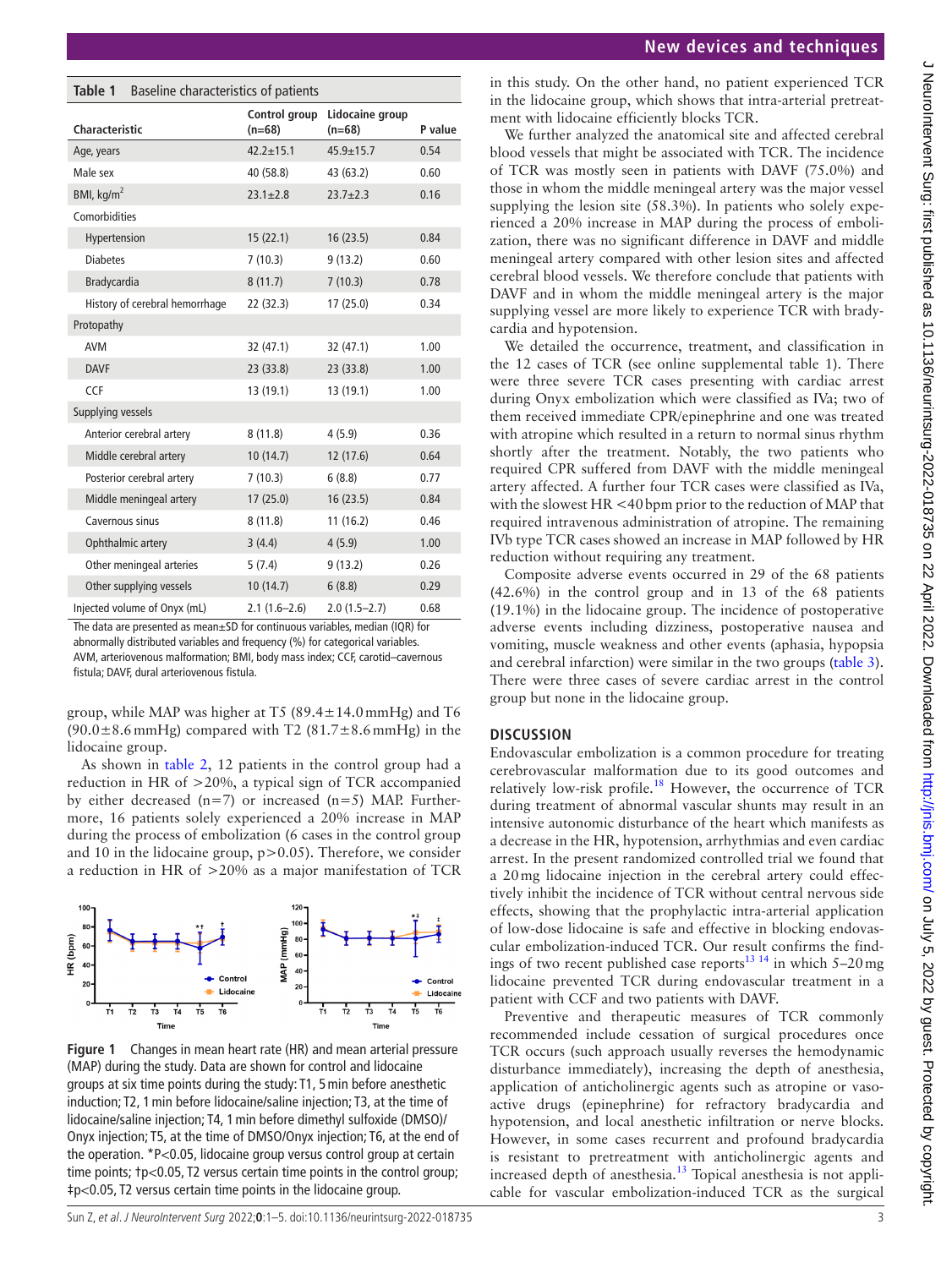<span id="page-3-0"></span>

|  | Table 2 Description of patients with significant hemodynamic fluctuations |  |  |  |  |
|--|---------------------------------------------------------------------------|--|--|--|--|
|--|---------------------------------------------------------------------------|--|--|--|--|

|                                       |       | Control group | Lidocaine group |         |             |               |         |                         |               |         |
|---------------------------------------|-------|---------------|-----------------|---------|-------------|---------------|---------|-------------------------|---------------|---------|
|                                       | Total | $(n=68)$      | $(n=68)$        | P value | <b>DAVF</b> | <b>Others</b> | P value | Middle meningeal artery | <b>Others</b> | P value |
| HR decrease $>$ 20 (TCR)              |       | 12            | $\mathbf{0}$    | < 0.001 | 9(75.0)     | 3(25.0)       | 0.003   | 7(58.3)                 | 5(41.7)       | 0.01    |
| HR decrease >20% with MAP decrease    |       |               | $\bf{0}$        | 0.01    | 6(85.7)     | 1(14.3)       | 0.008   | 5(71.4)                 | 2(28.6)       | 0.01    |
| HR decrease $>20\%$ with MAP increase |       |               | $\mathbf{0}$    | 0.07    | 3(60.0)     | 2(40.0)       | 0.43    | 2(40.0)                 | 3(60.0)       | 0.79    |
| Solely MAP decrease >20%              | 0     | 0             | 0               | 1.00    | 0           | 0             | 0.00    | 0                       |               | 1.00    |
| Solely MAP increase >20%              | 16    | b             | 10              | 0.29    | 7(43.8)     | 9(56.2)       | 0.43    | 5(31.3)                 | 11(68.7)      | 0.51    |

DAVF, dural arteriovenous fistula; HR, heart rate; MAP, mean arterial pressure; TCR, trigeminocardiac reflex.

manipulation is an interventional but not open surgery. Nerve block is also not feasible because it might cause intracranial hemorrhage and infection during cerebrovascular interventional surgery. It is known that local anesthetic infiltration or nerve blocks involved in the afferent trigeminal neuronal pathway may achieve prophylaxis of the peripheral TCR.<sup>12</sup> Therefore, based on the knowledge that a local intravenous injection of lidocaine can effectively prevent injection pain, we extrapolate it to the intra-arterial injection for cerebrovascular embolization surgery and anticipate blocking both activation of the trigeminal nerve and nerve–vascular communication.

In the present study, cardiac arrest suddenly occurred in three patients along with the onset of TCR. Normal circulation was resumed after discontinuing the surgical procedures, administration of atropine or epinephrine and even CPR. Asystole as a result of severe TCR occasionally occurs during Onyx embolization. Nevertheless, in the present study we found three cardiac arrests in 136 patients (2.2%) undergoing Onyx embolization. Such a rate of cardiac arrest might be due to the injection speed, viscosity and amount of DMSO/Onyx or enhanced vagal activity. In addition, the occurrence of TCR in four patients with HR dropping below 40 bpm and hypotension were corrected by 0.5mg intravenous atropine. Notably, all the patients who experienced TCR were not pretreated with lidocaine injection, whereas the hemodynamics were relatively stable following prophylactic intra-arterial lidocaine injection. We therefore consider that a prophylactic intra-arterial injection of low-dose (5–20mg) lidocaine is a novel strategy for the prevention and treatment of TCR during endovascular neurosurgery.

TCR is a well-described brainstem reflex which occurs during the stimulation of any branches of the trigeminal nerve.<sup>19</sup> When triggered by a meningeal vascular stimulus during DMSO/Onyx injection, the trigeminal nerve sends signals to the brainstem

<span id="page-3-1"></span>

| Table 3<br>Outcome analyses and adverse events |                           |                             |         |  |  |  |  |
|------------------------------------------------|---------------------------|-----------------------------|---------|--|--|--|--|
| <b>Composite adverse</b><br>events             | Control group<br>$(n=68)$ | Lidocaine group<br>$(n=68)$ | P value |  |  |  |  |
| Patients, n (%)                                | 29 (42.6)                 | 13(19.1)                    | 0.003   |  |  |  |  |
| <b>TCR</b>                                     | 12 (17.6)                 | 0                           | < 0.001 |  |  |  |  |
| Heart arrest                                   | 3(4.4)                    | $\theta$                    | 0.24    |  |  |  |  |
| Headache/dizziness                             | 14 (20.6)                 | 10 (14.7)                   | 0.37    |  |  |  |  |
| <b>PONV</b>                                    | 5(7.4)                    | 2(2.9)                      | 0.44    |  |  |  |  |
| Muscle weakness                                | 1(1.5)                    | 2(2.9)                      | 1.00    |  |  |  |  |
| Aphasia                                        | 1(1.5)                    | $\theta$                    | 1.00    |  |  |  |  |
| Hypopsia                                       | 2(2.9)                    | 1(1.5)                      | 1.00    |  |  |  |  |
| Cerebral infarction                            | 1(1.5)                    | $\theta$                    | 1.00    |  |  |  |  |

The components of the composite adverse events (intraoperative and within the first 24 hours after surgery) were TCR, heart arrest, dizziness, PONV, muscle weakness and other events (aphasia, hypopsia and cerebral infarction).

PONV, postoperative nausea and vomiting; TCR, trigeminocardiac reflex.

integrative centers including the sensory nucleus of the trigeminal nerve, the short internuncial nerve fibers in the reticular formation, and the efferent pathway in the motor nucleus of the vagus nerve and nucleus ambiguus. The fibers of the vagus or sympathetic nerves end in the myocardium, leading to autonomic changes (see [online supplemental figure 2](https://dx.doi.org/10.1136/neurintsurg-2022-018735)).

It has been reported that TCR may be accompanied by a decrease or increase in blood pressure.<sup>[20](#page-4-13)</sup> There are two major subtypes of peripheral or central TCR. Peripheral stimulation of the trigeminal nerve co-activates the vagal and sympathetic nerves resulting in both hypertension (peripheral vasoconstric-tion) and bradycardia.<sup>[9](#page-4-5)</sup> By contrast, central stimulation causes hypotension and bradycardia by generating profound activation of the cardiac vagal branch and distinct inhibition of the inferior cardiac sympathetic nerve.<sup>[10 14](#page-4-14)</sup> In the present study we found that seven patients with TCR had a decrease in blood pressure which, in six patients, was >20%. Conversely, five patients had a decrease in HR but an increase in blood pressure. We noticed that patients who first experienced severe bradycardia were often followed by hypotension, whereas patients who first experienced hypertension had relatively mild bradycardia. These results suggest that central stimulation caused by endovascular embolization might potentially induce overactivation of the vagus nerve (bradycardia) and the extent of vagus nerve activation might determine the change in blood pressure. Severe bradycardia causes hypotension, as seen in the central type of TCR when the vagus nerve is profoundly activated, while relatively mild activation of the vagus nerve leads to hypertension due to simultaneous stimulation of the inferior cardiovascular sympathetic nerve (seen in peripheral TCR). In the lidocaine group, no patient had a decrease in HR or blood pressure while 10 patients had an increase in blood pressure of >20% during DMSO/Onyx injection. We therefore propose that the dosage of lidocaine used in this study could inhibit overactivation of the vagus nerve but have no effect on activation of the sympathetic nerve.

Lidocaine is a local anesthetic that can be used locally or regionally to produce a temporary loss of sensory, motor, and autonomic function. It binds to sodium channels within the neurocellular membranes, which temporarily blocks sodium influx into the cell preventing membrane depolarization. $21$ Although all cellular membranes are affected, sensory nerve fibers are usually affected first because they are much thinner and can be easily penetrated,<sup>22</sup> thus intra-arterial injection of lidocaine might work as endovascular anesthesia. Lidocaine has an excellent safety profile when limited to a dose of <4.5mg/ kg, depending on the site of injection and rate of absorption.<sup>[23](#page-4-17)</sup> In our study, injection of only 20mg lidocaine through the arterial indwelling catheter into the cerebral vessels completely prevented TCR without any obvious adverse effects. Such a dose of lidocaine applied in the intracranial artery did not cause obvious central nerve system and cardiovascular toxicity under